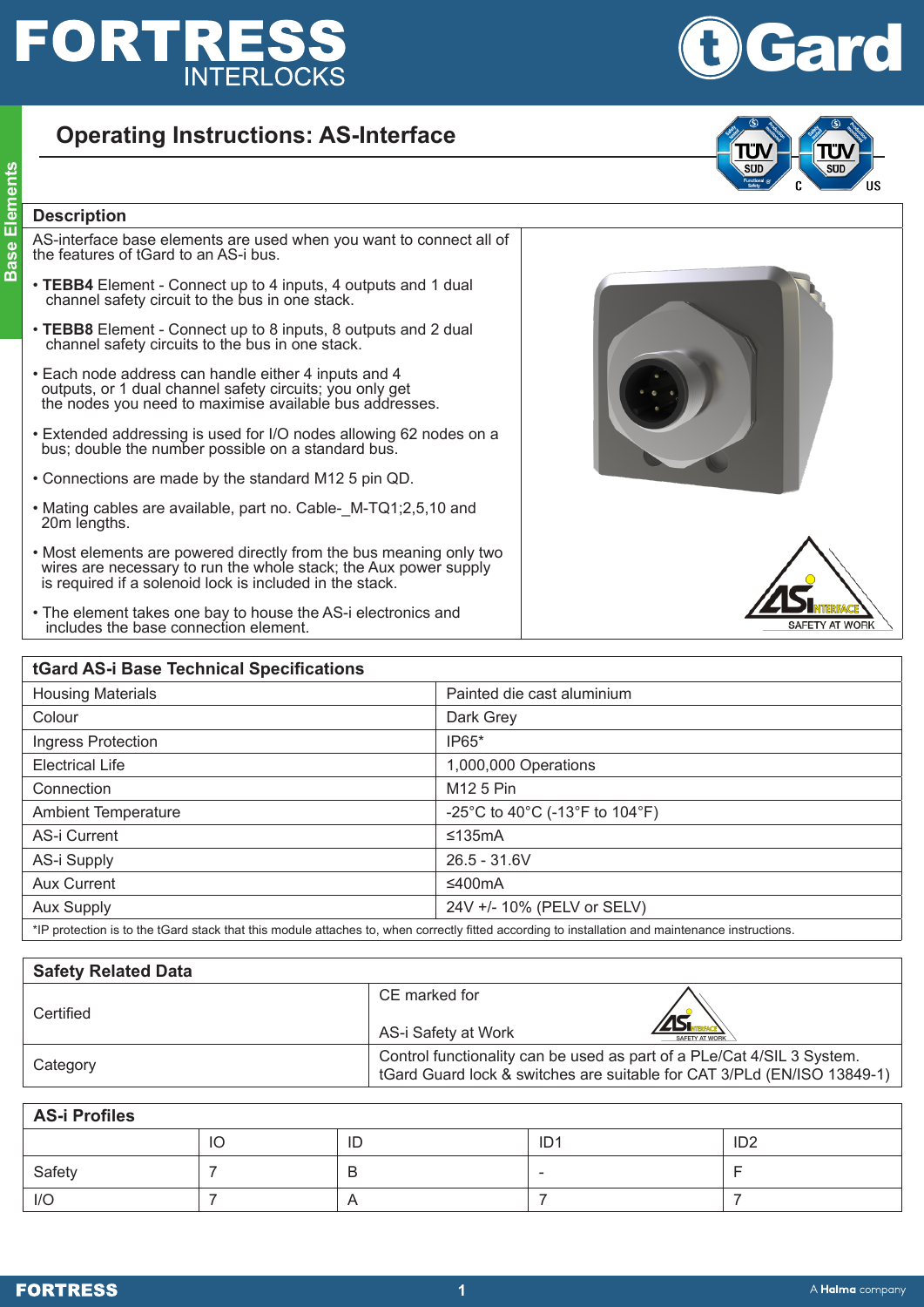| tGard AS-i Base Element Part Number Options        |          |  |  |  |
|----------------------------------------------------|----------|--|--|--|
| Description                                        | Part No. |  |  |  |
| Up to 4 inputs, 4 outputs & 1 dual safety circuit  | TEBB4    |  |  |  |
| Up to 8 inputs, 8 outputs & 2 dual safety circuits | TEBB8    |  |  |  |

## **Pin Out**

| AS-i +<br>Aux + $(24v)$<br>$1^{\circ}$<br>$\circ$ <sup>5</sup><br>$\mathcal{L}_{2}$ | Pin          | <b>Connection</b> | Colour (Cable-_M-TQ1) |
|-------------------------------------------------------------------------------------|--------------|-------------------|-----------------------|
|                                                                                     |              | $AS-i +$          | <b>Brown</b>          |
|                                                                                     |              | Aux -             | White                 |
| <sup>∠</sup> Earth<br>$\bigcap_{i=1}^{\infty}$<br>Aux - $(0v)$                      | 3            | $AS-i -$          | Blue                  |
| AS-i -                                                                              | 4            | $Aux +$           | <b>Black</b>          |
|                                                                                     | <sub>5</sub> | Earth (optional)  | Grey                  |